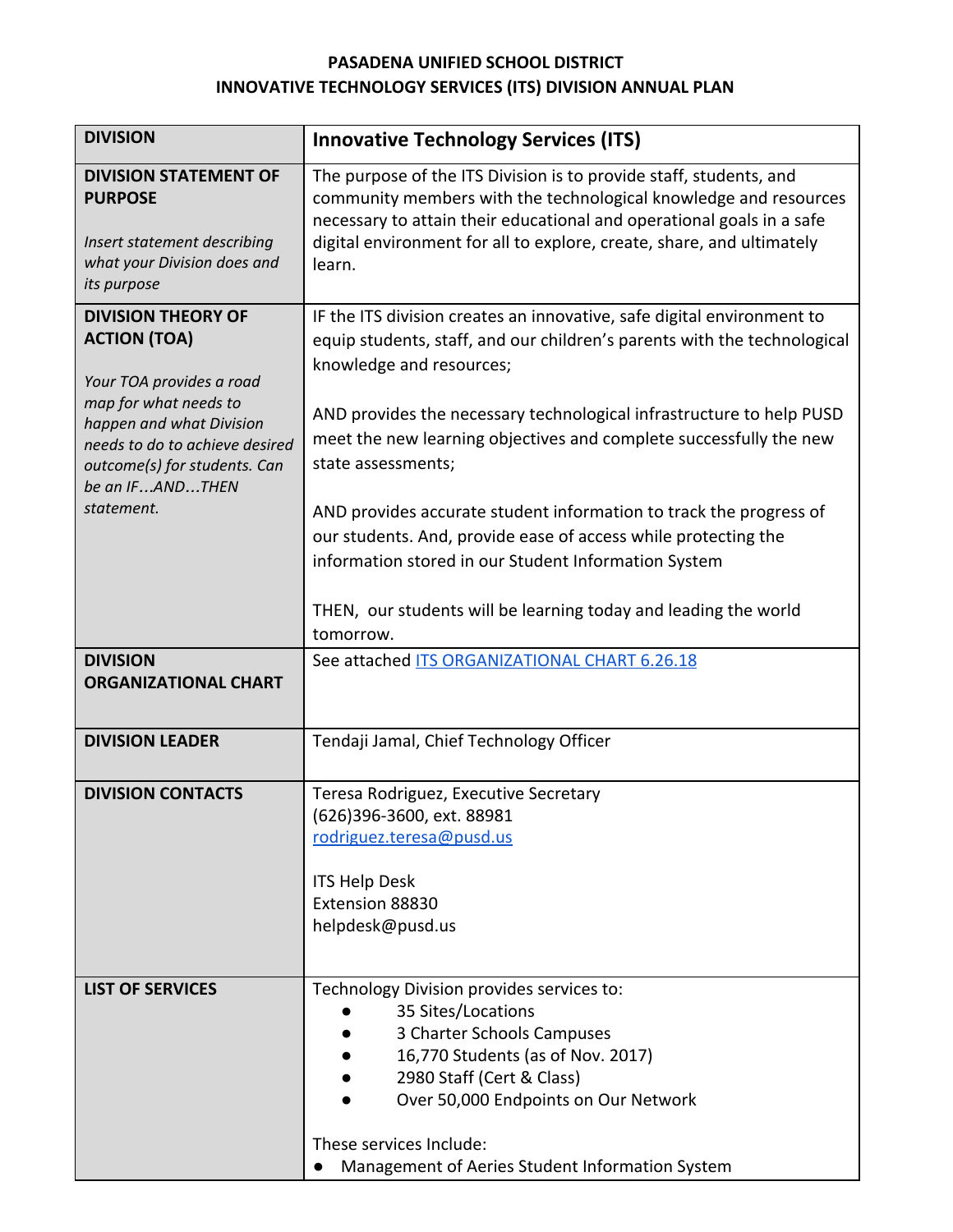### **ITS 2018-19 ANNUAL PLAN**

| $\bullet$ | Support of over 1,700 Parent Portal accounts                       |
|-----------|--------------------------------------------------------------------|
|           | Support of over 470 Student Portal accounts                        |
| $\bullet$ | <b>Teacher Portal and Gradebook</b>                                |
|           | EADMS (online testing system)                                      |
| $\bullet$ | Haiku (learning management system)                                 |
|           | NearPod                                                            |
|           | Jive Telephone System                                              |
|           | Support of 15,000+ computers, data center servers, network         |
|           | infrastructure including 1,000 A/P's                               |
|           | In-classroom technology assistance, staff and parent help requests |
|           | Help Desk support                                                  |
|           | Field Technicians supporting 33 sites                              |
|           | ED Tech Professional Development for teachers, admins, and         |
|           | classified staff                                                   |
|           | Deployment of Chromebooks, laptops, desktops, cell phones, and     |
|           | other technology related devices                                   |
|           | Internet connections and wireless access                           |
|           | Data and Assessment, CALPADS and CAASPP                            |
|           | <b>ARMS</b>                                                        |
|           | Destiny                                                            |
| $\bullet$ | Districtwide network upgrade                                       |
|           | <b>Mobile Device Manager</b>                                       |
|           | Firewalls and Web Content filtering                                |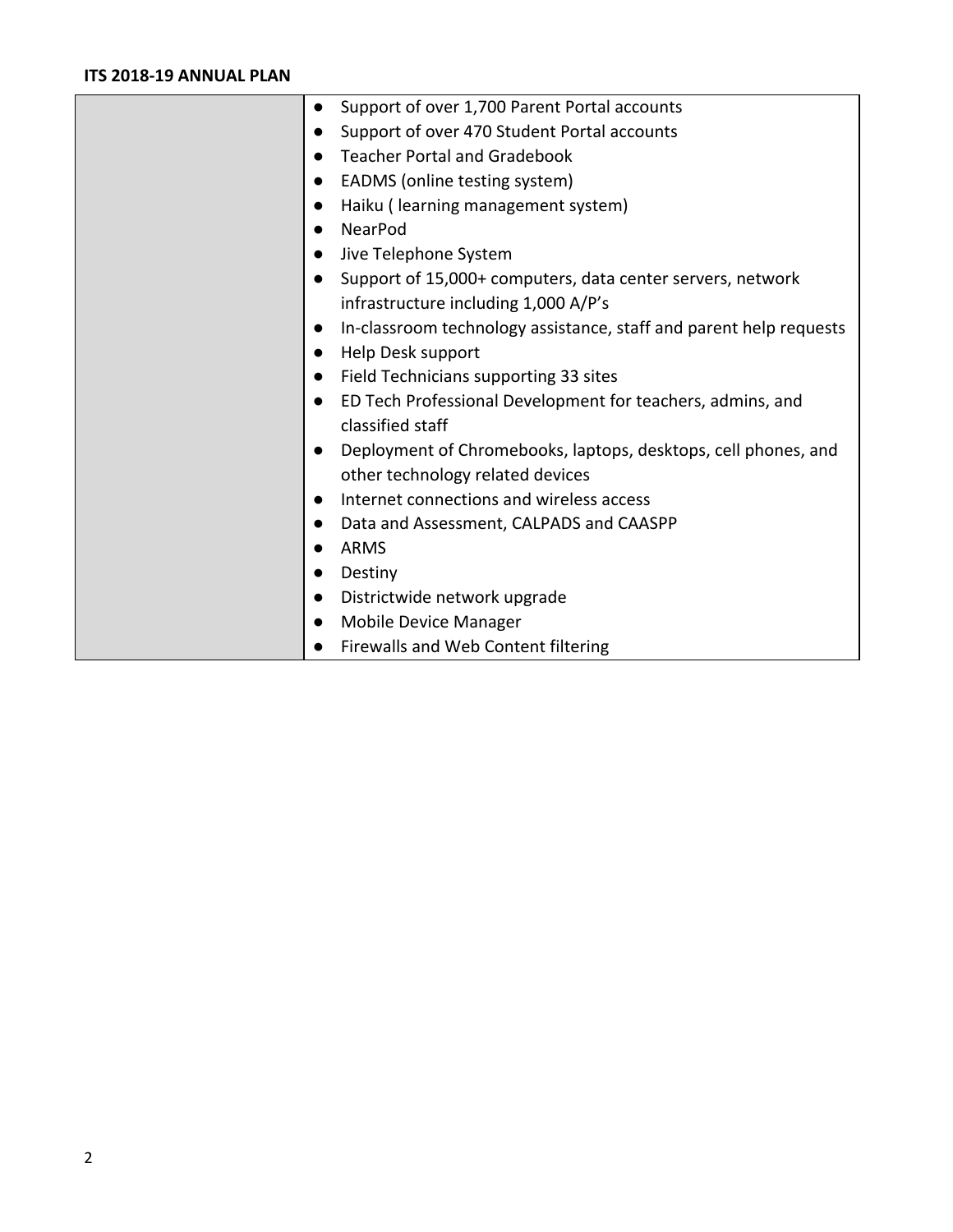### **ALIGNMENT TO LCAP GOALS, ACTIONS, OUTCOMES & TARGETS 2018-20**

**Goal 1:** Students will demonstrate grade level knowledge in all core subjects and graduate in 4 years exemplifying our PUSD graduate profile. All students, English Learners (ELs), Foster Youth, eligible for Free/Reduced Meal Program, and others who have been less academically successful in the past, will have access to a robust course selection and will show academic achievement.

**Goal 3:** Students will be in school every day in an environment that is safe, caring, and conducive to learning. All facilities will be in good repair, clean, and equipped for 21st century learning.

**Goal 5:** Systems and processes of the district are effective, transparent, and efficient. The central office is responsive to the needs of the school sites.

| #      | <b>LCAP Action/Service Description</b>                                                                                                                                                                                                                                                                                                                                                                                                                                                                                                                  | <b>LCAP Outcomes &amp; Targets</b>                                                                                                                                                                                                                                |
|--------|---------------------------------------------------------------------------------------------------------------------------------------------------------------------------------------------------------------------------------------------------------------------------------------------------------------------------------------------------------------------------------------------------------------------------------------------------------------------------------------------------------------------------------------------------------|-------------------------------------------------------------------------------------------------------------------------------------------------------------------------------------------------------------------------------------------------------------------|
| 1.1.c  | Instructional Tech Coaching and site tech<br>leadership to provide technology integration<br>support and training at district and school sites as<br>an instructional resource (ITS 165). 2 FTE<br>Instructional Tech Coaches to plan, deliver,<br>follow-up and evaluate training on instructional<br>strategies, and provide release time for<br>collaboration and participation. Increased math<br>and science training and continued PD for<br>Balanced Literacy, equity and access awareness,<br>arts integration, support for signature programs. | <b>State Priority 1</b><br>Local Indicator 2.3<br><b>Professional Development Quality</b><br>Baseline (16-17): 86.2% of<br>#techleader attendees reported<br>being likely to use PD information in<br>classroom.<br>Target: 90% Staff agree training<br>effective |
| 1.4.d. | Secondary/Software and contracts for and<br>Career Readiness: Provide resources for<br>outreach, training and information for students<br>and parents for college and career<br>post-secondary. Training for AP teachers-best<br>practices (Secondary 136, support from ITS 165)                                                                                                                                                                                                                                                                        | See dashboard for outcomes, targets<br>and baselines for Goal 1 and Goal 5<br>Operational KPIs for 1:1 chromebook<br>implementation and Bandwith per<br>student                                                                                                   |

#### **2018-19 ACTIONS & SERVICES**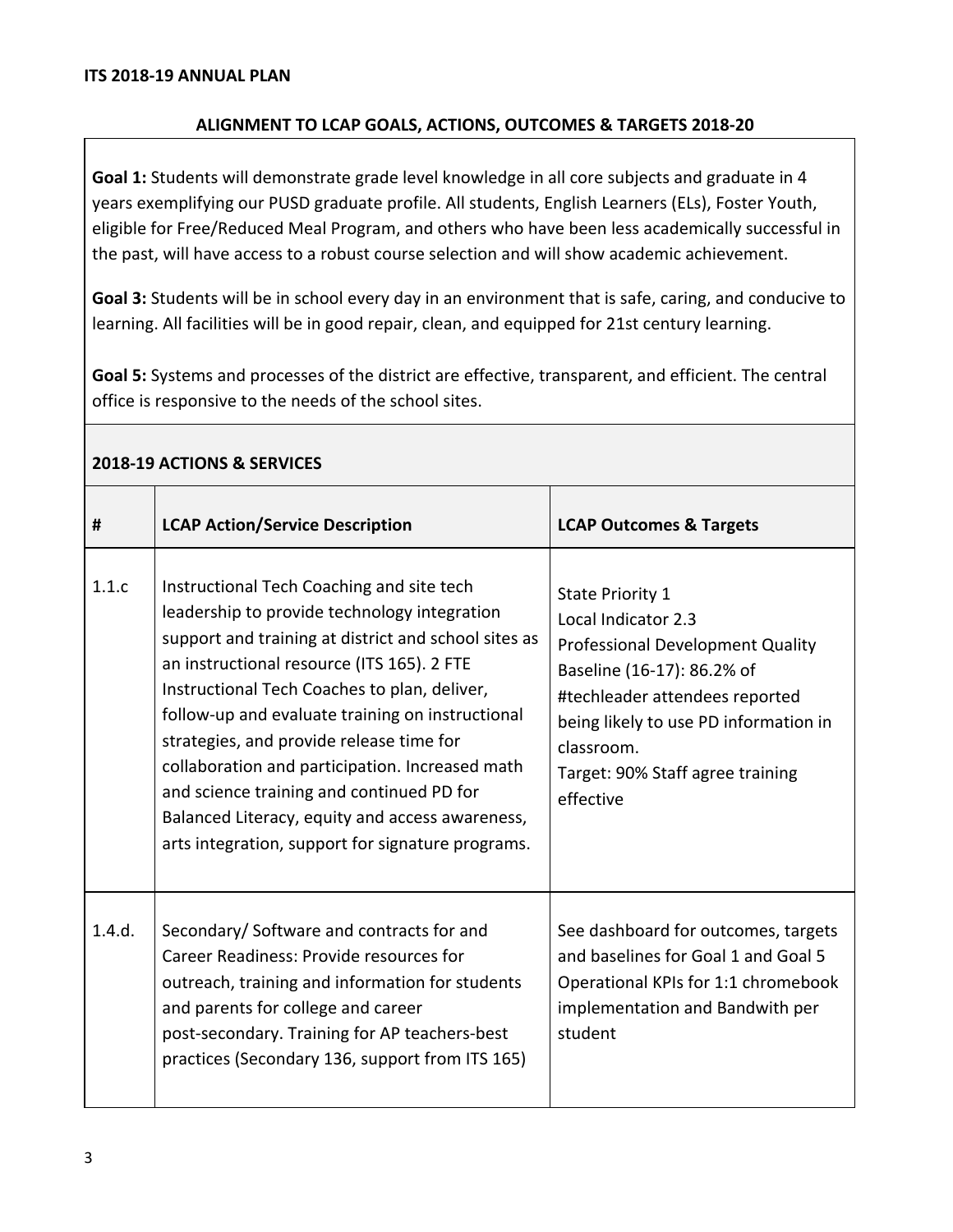| 3.7   | Ensure that facilities will remain in good repair<br>and will be continually upgraded to meet 21st<br>century technological needs                                                                                                                                                                      | <b>State Priority 1</b><br>Local Indicator 3.8<br>Quality of Facilities, as applicable for<br><b>ITS</b><br>Target: 100% (for no less than than a<br>"good" rating overall)       |
|-------|--------------------------------------------------------------------------------------------------------------------------------------------------------------------------------------------------------------------------------------------------------------------------------------------------------|-----------------------------------------------------------------------------------------------------------------------------------------------------------------------------------|
| 5.2.b | Research, data collection and analysis to provide<br>increased levels of detailed disaggregated data to<br>better support our targeted subgroups; to create<br>user friendly and accessible data and research for<br>internal and external; program evaluation (ITS<br>165). 1 FTE Senior Data Analyst | <b>State Priority 3</b><br>Local Indicator 5.2<br>Data Driven Improvement: Collect<br>and disseminate data to all<br>departments and schools quarterly<br>Target: 100% completion |
| 5.3.a | Provide 1:1 device to ensure access for highest<br>need students. For information, please see Tech<br>Equity Chromebook Program (ITS 165)                                                                                                                                                              | Preliminary Baselines for 17-18::<br>100% implementation of 1:1 for<br>Elementary, 90% middle school; 70%<br>high school (to be updated)<br>18-19 Target: 100% for K-12           |
| 5.3.b | Provide increased technology support services at<br>high-need schools (ITS 165) - see also 1.1.c.                                                                                                                                                                                                      | KPI baselines and target to be<br>updated                                                                                                                                         |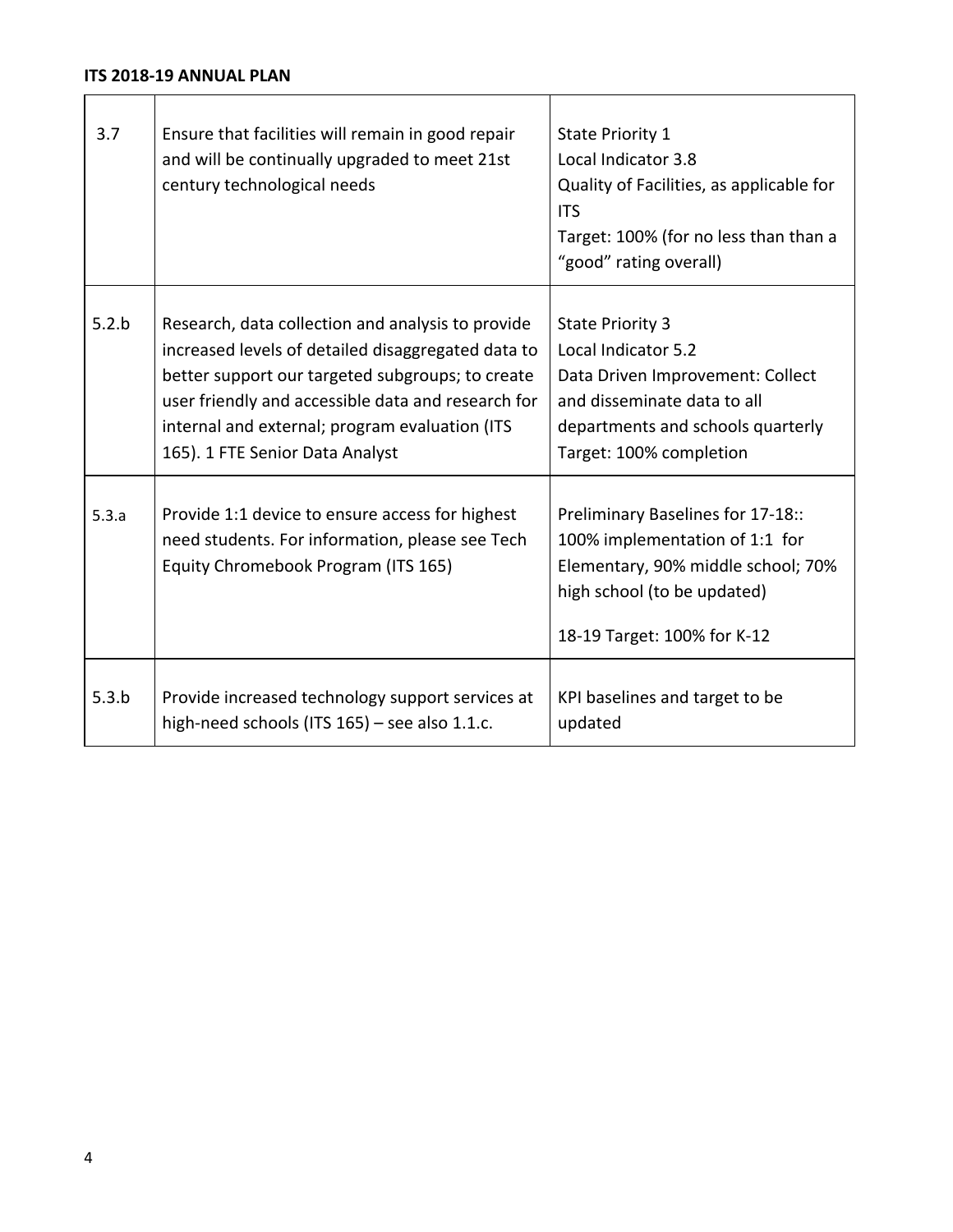# PASADENA UNIFIED SCHOOL DISTRICT INNOVATIVE TECHNOLOGY SERVICES 2018-2019



REVISED 06/26/2018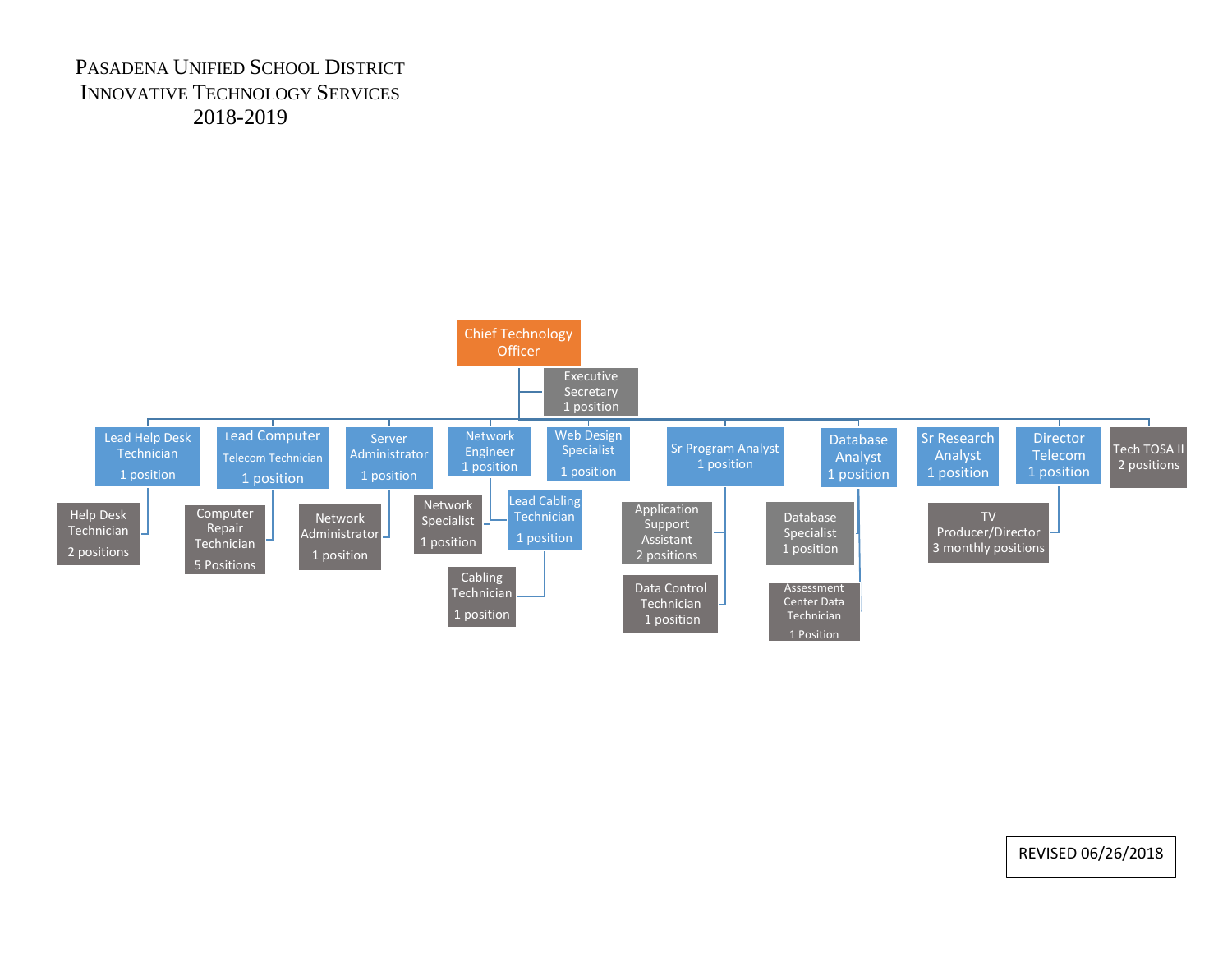| Division Chief | (A  )      |
|----------------|------------|
| Fund           | 01.0       |
| SiteType       | Department |
| DivisionGroup  | Technology |

|                                         | 2017-18                        |                |                  |                               |                           |
|-----------------------------------------|--------------------------------|----------------|------------------|-------------------------------|---------------------------|
|                                         |                                | 2017-18        | <b>Unaudited</b> | 2018-19 Variance              | $18 -$                    |
| <b>Row Labels</b>                       | 2016-17 Actuals Second Interim |                |                  | <b>Actuals Adopted Budget</b> | 19 Budget to 17-18 Actual |
| <b>Expenditure</b>                      |                                |                |                  |                               |                           |
| <b>114 - KLRN-TV</b>                    | 459,983                        | 34,078         | 46,417           | 12,872                        | (33, 545)                 |
| 00000.0 - Unrestricted Resource         | 363,443                        | 9,010          | 7,648            | 12,872                        | 5,224                     |
| <b>Classified Salaries</b>              | 250,789                        | 966            | 966              | 966                           | $\mathbf 0$               |
| <b>Employee Benefits</b>                | 94,773                         | 278            | 43               | 306                           | 263                       |
| <b>Materials and Supplies</b>           | 3,324                          | 3,116          | 2,506            | 4,750                         | 2,244                     |
| <b>Contracted Services</b>              | 14,558                         | 4,650          | 4,133            | 6,850                         | 2,717                     |
|                                         |                                |                |                  |                               |                           |
| 07091.0 - LCAP                          | 0                              | 0              | 0                | 0                             | 0                         |
| <b>Classified Salaries</b>              | $\mathbf{0}$                   | 0              | $\overline{0}$   | $\mathbf{0}$                  | $\mathbf 0$               |
| <b>Employee Benefits</b>                | $\mathbf{0}$                   | $\mathbf{0}$   | $\mathbf 0$      | $\mathbf{0}$                  | $\mathbf{0}$              |
|                                         |                                |                |                  |                               |                           |
| 90000.0 - Gifts and Grants              | 36,352                         | 0              | 0                | 0                             | 0                         |
| <b>Capital Outlay</b>                   | 36,352                         | $\mathbf 0$    | $\mathbf 0$      | $\mathbf{0}$                  | $\overline{0}$            |
|                                         |                                |                |                  |                               |                           |
| 90097.0 - KLRN Capital Improvement Proj | (2,663)                        | $\mathbf 0$    | $\mathbf 0$      | 0                             | 0                         |
| <b>Materials and Supplies</b>           | 1,337                          | 0              | $\mathbf 0$      | $\mathbf{0}$                  | $\mathbf{0}$              |
| <b>Contracted Services</b>              | (4,000)                        | 0              | $\mathbf{0}$     | $\overline{0}$                | $\mathbf 0$               |
| <b>Capital Outlay</b>                   | $\mathbf{0}$                   | 0              | $\mathbf 0$      | $\mathbf{0}$                  | $\mathbf 0$               |
| Indirect                                | $\mathbf{0}$                   | $\overline{0}$ | $\overline{0}$   | $\overline{0}$                | $\overline{0}$            |
|                                         |                                |                |                  |                               |                           |
| 90811.0 - AEBG-Adult Ed. Block Grant    | 62,850                         | 8,700          | 23,603           | 0                             | (23, 603)                 |
| <b>Classified Salaries</b>              | 25,044                         | 6,655          | 20,201           | $\mathbf 0$                   | (20, 201)                 |
| <b>Employee Benefits</b>                | 2,807                          | 2,045          | 3,401            | 0                             | (3,401)                   |
| <b>Capital Outlay</b>                   | 35,000                         | $\overline{0}$ | $\mathbf{0}$     | $\mathbf{0}$                  | $\mathbf{0}$              |
|                                         |                                |                |                  |                               |                           |
| 90814.0 - AEBG CONSORTIUM               | 0                              | 16,368         | 15,166           | 0                             | (15, 166)                 |
| <b>Classified Salaries</b>              | $\mathbf 0$<br>$\mathbf 0$     | 13,838         | 13,838           | $\mathbf{0}$<br>$\mathbf{0}$  | (13, 838)                 |
| <b>Employee Benefits</b>                |                                | 2,530          | 1,328            |                               | (1, 328)                  |
| 168 - Technology - Network              | 0                              | 0              | 0                |                               |                           |
|                                         |                                |                |                  | 50,000                        | 50,000                    |
| 00000.0 - Unrestricted Resource         | 0                              | 0              | 0                | 50,000                        | 50,000                    |
| <b>Materials and Supplies</b>           | $\mathbf 0$                    | $\mathbf 0$    | 0                | 30,000                        | 30,000                    |
| <b>Contracted Services</b>              | $\mathbf{0}$                   | $\mathbf 0$    | $\mathbf 0$      | 20,000                        | 20,000                    |
|                                         |                                |                |                  |                               |                           |
| 173 - Technology - Ed Tech              | 0                              | 0              | 0                | 122,781                       | 122,781                   |
| 00000.0 - Unrestricted Resource         | 0                              | 0              | 0                | 5,900                         | 5,900                     |
| <b>Materials and Supplies</b>           | $\pmb{0}$                      | $\Omega$       | $\pmb{0}$        | 3,500                         | 3,500                     |
| <b>Contracted Services</b>              | $\pmb{0}$                      | 0              | 0                | 2,400                         | 2,400                     |
|                                         |                                |                |                  |                               |                           |
| 07091.0 - LCAP                          | 0                              | $\pmb{0}$      | 0                | 116,881                       | 116,881                   |
| <b>Certificated Salaries</b>            | $\pmb{0}$                      | 0              | $\pmb{0}$        | 94,426                        | 94,426                    |
| <b>Employee Benefits</b>                | $\mathbf 0$                    | $\mathbf 0$    | 0                | 22,455                        | 22,455                    |
|                                         |                                |                |                  |                               | 11,576                    |
| 185 - Technology Accountability         | 131,680                        | 174,229        | 176,627          | 188,203                       |                           |
| 00000.0 - Unrestricted Resource         | 131,680                        | 174,229        | 176,627          | 105,818                       | (70, 809)                 |
| <b>Classified Salaries</b>              | 63,153                         | 103,260        | 102,999          | 54,240                        | (48, 759)                 |
| <b>Employee Benefits</b>                | 33,310                         | 53,144         | 53,024           | 25,728                        | (27, 296)                 |
| <b>Materials and Supplies</b>           | 9,921                          | 5,000          | 5,784            | 5,000                         | (784)                     |
| <b>Contracted Services</b>              | 25,296                         | 12,825         | 14,821           | 20,850                        | 6,029                     |
| 07091.0 - LCAP                          |                                | $\mathbf 0$    | 0                |                               |                           |
| <b>Classified Salaries</b>              | 0<br>$\pmb{0}$                 | $\pmb{0}$      | $\pmb{0}$        | 82,385                        | 82,385                    |
|                                         |                                |                |                  | 51,396                        | 51,396                    |